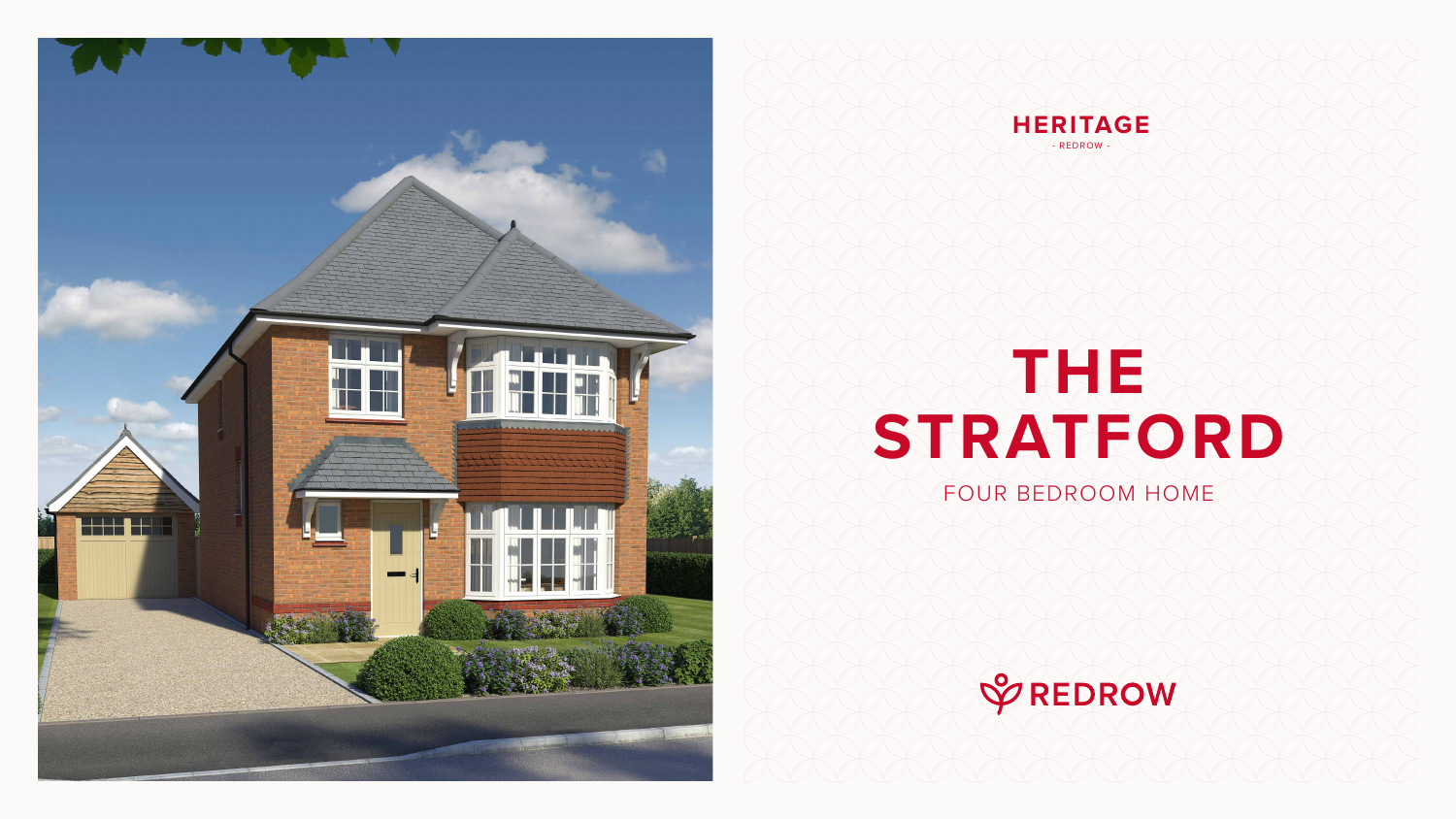### THE STRATFORD **GROUND FLOOR**





- Dimensions start
- **ST** Storage cupboard
- **WM** Washing machine space
- **DW** Dish washer space





#### **KEY**

- **SO** Hob
- **OV** Oven
- **FF** Fridge/freezer
- **TD** Tumble dryer space